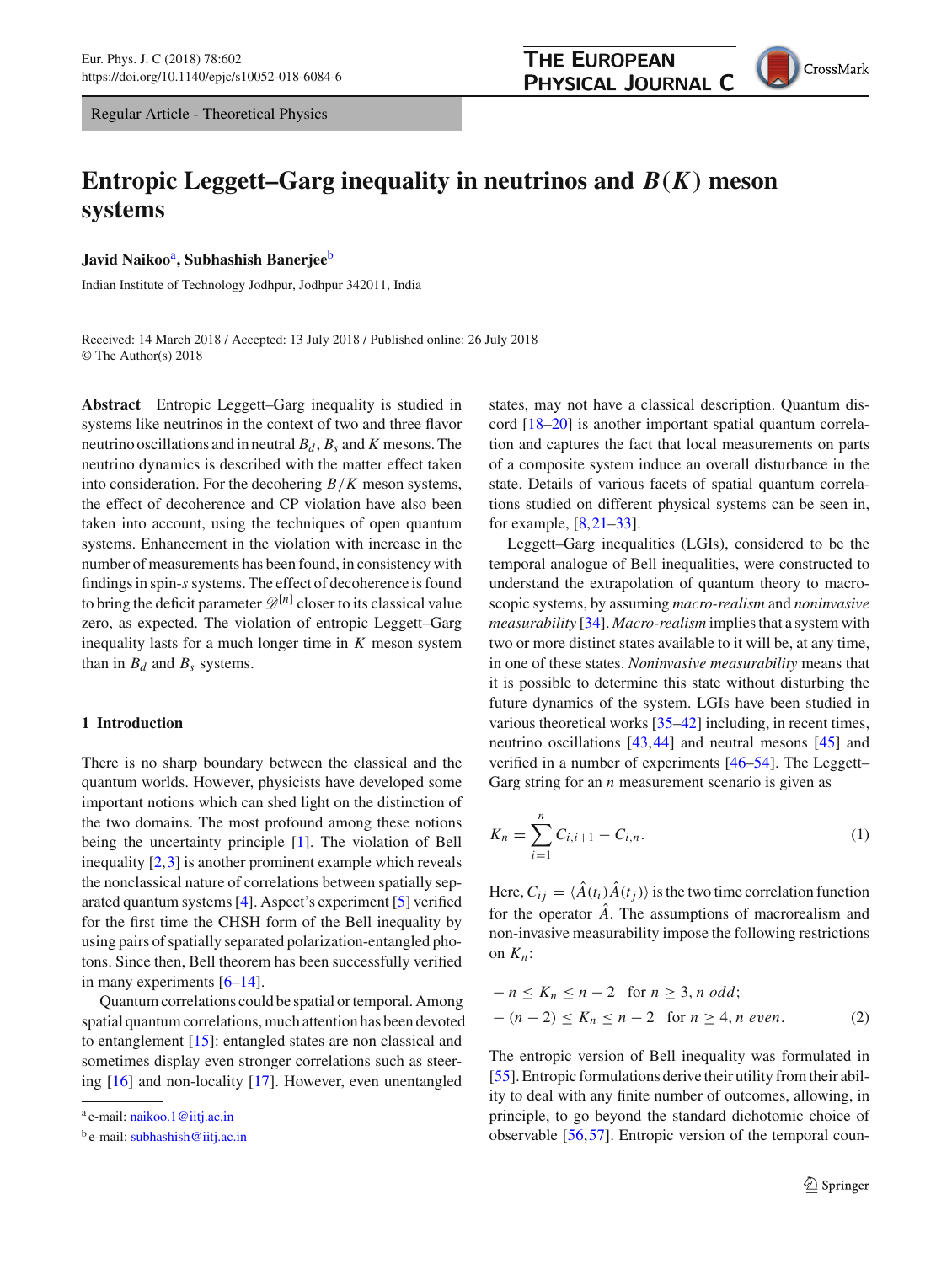terpart of Bell inequality was developed in [\[58](#page-10-26)]. This was followed by an application of the entropic version of Leggett– Garg inequality to a spin-*s* system in [\[59](#page-10-27)].

In this work, we will analyze the entropic Leggett–Garg inequality for the neutrino system in the context of neutrino oscillations and for the decohering *K* and *B* mesons by using the formalism of open quantum systems. In Sect. [2,](#page-1-0) we provide a brief account of the entropic formulation of Leggett– Garg inequality. Section [3](#page-1-1) is devoted to a discussion of neutrino oscillations and the entropic Leggett–Garg inequality for the neutrino system. The dynamics of *K* and *B* mesons using the open systems approach is spelled out in Sect. [4](#page-3-0) wherein we also discuss the construction of entropic Leggett– Garg inequality for the meson system. Section [5](#page-6-0) is devoted to a discussion of the results obtained. We conclude in Sect. [6.](#page-9-0)

#### <span id="page-1-0"></span>**2 Entropic Leggett–Garg inequality**

We now provide a brief review of some rudiments of information theory used in the development of the entropic Leggett– Garg inequality. We begin by considering the observable *A* which can take discrete values denoted by  $a_i$  at time  $t_i$ , that is,  $A(t_i) = a_i$ . We define the joint probability of the measurement of *A* at times  $t_i$  and  $t_j$  giving results  $a_i$  and  $a_j$ , respectively, as  $P(a_i, a_j)$ . According to Bayes's theorem the joint probability is related to the conditional probability as,

$$
P(a_i, a_j) = P(a_j|a_i)P(a_i) = P(a_i|a_j)P(a_j).
$$
 (3)

Here,  $P(a_j|a_i)$  is the conditional probability of obtaining the outcome  $a_j$  at time  $t_j$ , given that  $a_i$  was obtained at time  $t_i$ .

A classical theory can assign well defined values to all observables of the system with no reference to the measurement process. This assumption lies at the heart of Bell and Leggett–Garg inequalities, leading to bounds which may not be respected by the non-classical systems. In other words, this assumption demands a joint probability distribution,  $P(a_i, a_j)$ , yielding information about the marginals of individual observations at time *t<sup>i</sup>* . The assumption of noninvasive measurability implies that the measurement made on a system at any time does not disturb its future dynamics and hence any measurement made at a later time  $t_j$  where  $t_j > t_i$ . The mathematical statement would be that the joint probabilities be expressed as a convex combination of the product of probabilities  $P(a_i|\lambda)$ , averaged over a hidden variable probability distribution  $\rho(\lambda)$  [\[41](#page-10-28)[,60](#page-10-29),[61\]](#page-10-30):

$$
P(a_1, a_2, \dots, a_n) = \sum_{\lambda} \rho(\lambda) P(a_1 | \lambda) P(a_2 | \lambda) \cdots P(a_n | \lambda),
$$
\n(4)

such that the following properties are satisfied

$$
0 \le \rho(\lambda) \le 1, \quad \sum_{\lambda} \rho(\lambda) = 1; \quad 0 \le P(a_i|\lambda) \le 1,
$$

$$
\times \sum_{\lambda} P(a_i|\lambda) = 1.
$$
 (5)

One can use the conditional probability given by Eq. [\(3\)](#page-1-2) to define the conditional entropy as

$$
H[A(t_j)|A(t_i)] = -\sum_{a_i, a_j} P(a_j|a_i) \log_2 P(a_j|a_i).
$$
 (6)

Now using chain rule and the fact that conditioning reduces entropy [\[62](#page-10-31)], one obtains [\[58\]](#page-10-26)

$$
H[A(t_{N-1}),..., A(t_0)]
$$
  
\n
$$
\leq H[A(t_{N-1})|A(t_{N-2})] + \cdots + H[A(t_1)|A(t_0)]
$$
  
\n
$$
+ H[A(t_0)].
$$
\n(7)

This temporal entropic inequality was used in [\[58](#page-10-26)] to study the role of quantum coherence in Grover's algorithm. Using the relation  $H[A(t_i), A(t_{i+1})] = H[A(t_{i+1})|A(t_i)] +$  $H[A(t_i)]$ , one can derive the temporal analogues of the spatial entropic Bell inequalities

<span id="page-1-5"></span><span id="page-1-2"></span>
$$
\sum_{k=1}^{N-1} H[A(t_k)|A(t_{k-1})] - H[A(t_{N-1})|A(t_0)] \ge 0.
$$
 (8)

These are the entropic Leggett–Garg inequalities [\[59](#page-10-27)]. Here, *N* denotes the number of measurements, inclusive of the preparation; the case of  $N = 3$  was experimentally tested in [\[54\]](#page-10-22).

#### <span id="page-1-1"></span>**3 Neutrino oscillation**

Consider an arbitrary number of *n* orthogonal flavor eigenstates  $|v_{\alpha}\rangle$  with  $\langle v_{\alpha}|v_{\beta}\rangle = \delta_{\alpha\beta}$ . These flavor states are connected to *n* mass eigenstates by a unitary operator *U* [\[63](#page-10-32)[,64](#page-10-33)]:

<span id="page-1-3"></span>
$$
|\nu_{\alpha}\rangle = \sum_{k} U_{\alpha k} |\nu_{k}\rangle \quad |\nu_{k}\rangle = \sum_{\alpha} U_{\alpha k}^{*} |\nu_{\alpha}\rangle, \tag{9}
$$

<span id="page-1-4"></span>such that  $U^{\dagger}U = U U^{\dagger} = 1$ ,  $\sum_{i=1}^{n}$ *k*  $U^*_{\alpha k} U_{\beta k} = \delta_{\alpha \beta}$  and  $\sum_{\alpha} U^*_{\alpha i} U_{\alpha k} = \delta_{ik}$ . The mass eigenstates are stationary states  $\alpha$  and have the following time dependence:

$$
|\nu_k(t)\rangle = e^{-iE_k t} |\nu_k(0)\rangle.
$$
 (10)

From Eqs.  $(9)$  and  $(10)$  we conclude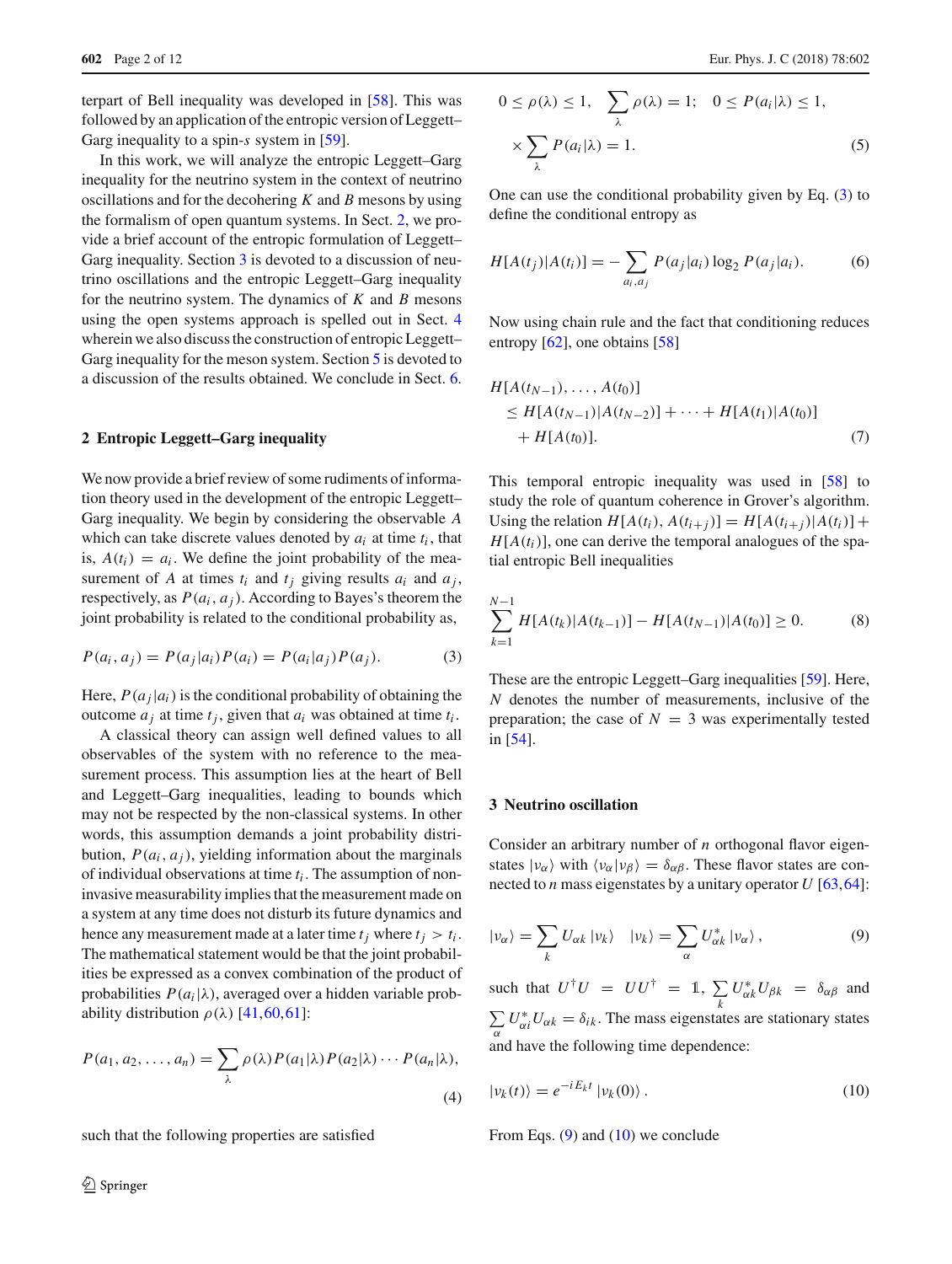$$
\begin{aligned} \left| \nu_{\alpha}(t) \right\rangle &= \sum_{k} U_{\alpha k} e^{-iE_{k}t} \left| \nu_{k}(0) \right\rangle, \\ &= \sum_{k} \sum_{\beta} U_{\alpha k} e^{-iE_{k}t} (U_{\beta k})^{*} \left| \nu_{\beta}(0) \right\rangle. \end{aligned} \tag{11}
$$

An arbitrary neutrino state  $\psi \in \mathcal{H}$  can be expanded in both the flavor and mass basis as [\[65\]](#page-10-34):

$$
|\psi\rangle = \sum_{\alpha=e,\mu,\tau} \psi_{\alpha} |\nu_{\alpha}\rangle = \sum_{\alpha=e,\mu,\tau} \psi_{\alpha} \bigg( \sum_{k=1}^{3} U_{\alpha k}^* |\nu_k\rangle \bigg),
$$
  
= 
$$
\sum_{k=1}^{3} \bigg( \sum_{\alpha=e,\mu,\tau} \psi_{\alpha} U_{\alpha k}^* \bigg) |\nu_k\rangle \equiv \sum_{k=1}^{3} \psi_k |\nu_k\rangle.
$$
 (12)

Here  $\psi_{\alpha}$  and  $\psi_{k}$  are the components of the wavefunction  $|\psi\rangle$ in the flavor basis and the mass eigenbasis, respectively, with the following relation:

$$
\psi_{\alpha} = \sum_{\alpha = e, \mu, \tau} U_{\alpha k} \psi_k \qquad k = 1, 2, 3. \tag{13}
$$

$$
\psi_f = U \psi_m,\tag{14}
$$

with the subscripts *f* and *m* denoting the flavor and the mass state basis, respectively. For three flavor scenario  $(n = 3)$ , a convenient parametrization for  $U(\theta_{12}, \theta_{23}, \theta_{32}, \delta)$  is given by [\[66](#page-10-35)[,67\]](#page-10-36)

$$
U(\theta_{12}, \theta_{23}, \theta_{32}, \delta) = \begin{pmatrix} c_{12}c_{13} & s_{12}c_{13} & s_{23}e^{-i\delta} \\ -s_{12}c_{23} - c_{12}s_{23}s_{13}e^{i\delta} & c_{12}c_{23} - s_{12}s_{23}s_{13}e^{i\delta} & s_{23}c_{13} \\ s_{13}s_{23} - c_{12}c_{23}s_{13}e^{i\delta} & -c_{12}s_{23} - s_{12}c_{23}s_{13}e^{i\delta} & c_{23}c_{13} \end{pmatrix},
$$
\n(15)

where  $c_{ij} = \cos \theta_{ij}$ ,  $s_{ij} = \sin \theta_{ij}$ ,  $\theta_{ij}$  are the mixing angles and  $\delta$  the *CP* violating phase.

We are usually interested in the unitary transformation  $U_f$ that would take the state  $\psi(0)$  at time  $t = 0$  to  $\psi(t)$  at a later time *t*, that is,  $\psi(t) = U_f \psi(0)$ , where  $U_f = e^{-iH_f t}$  $U e^{-i H_m t} U^{-1} = e^{-i H_f t}$  [\[65\]](#page-10-34), with  $H_f = U H_m U^{-1}$  holds for the case of neutrinos traveling in vacuum and the flavor evolution matrix  $U_f$  can be expressed in a compact form. A detailed account of dealing with the neutrinos propagating through a matter density is given in [\[68](#page-11-0)[–70](#page-11-1)]. An entirely different approach was developed for treating neutrino oscillations in presence of matter effect in [\[65](#page-10-34),[71,](#page-11-2)[72\]](#page-11-3).

*Entropic Leggett–Garg Inequality for Neutrinos* Let us assume that we have prepared an ensemble of neutrinos all existing in a *fixed* flavor state, say  $v_{\alpha}$  ( $\alpha = e, \mu, \tau$ ), at time *t<sub>i</sub>*. We choose the projector  $\Pi = |\nu_{\beta}\rangle\langle\nu_{\beta}|$ , which projects a particular flavor state  $|v_\beta\rangle$  ( $\beta = e, \mu, \tau$ ). In Heisenberg

picture,  $\Pi(t) = U_f^{\dagger}(t) \Pi U_f(t)$ . For brevity, let us use the notation  $\alpha_j$  to denote the flavor state  $|v_\alpha\rangle$  at time  $t_j$ . The conditional probability of obtaining outcome  $\alpha_{i+1}$  at time *t*<sub>*j*+1</sub> given that  $\alpha_j$  was obtained at time *t<sub>j</sub>* is given by

$$
P(\alpha_{j+1}, t_{j+1} | \alpha_j, t_j)
$$
  
=  $Tr[\rho' \Pi_{\alpha_{j+1}}(t_{j+1})],$   
=  $Tr\left[\frac{\Pi_{\alpha_j}(t_j)\rho(0)\Pi_{\alpha_j}(t_j)}{Tr[\rho(0)\Pi_{\alpha_j}(t_j)]}\Pi_{\alpha_{j+1}}(t_{j+1})\right],$   
=  $Tr\left[\frac{\Pi_{\alpha_j}(t_j)\rho(0)\Pi_{\alpha_j}(t_j)}{P_{\alpha_j}(t_j)}\Pi_{\alpha_{j+1}}(t_{j+1})\right].$  (16)

Here  $\rho'$  is the state after the projective measurement made at time *t<sub>j</sub>* and is given by  $\frac{\Pi_{\alpha_j}(t_j)\rho(0)\Pi_{\alpha_j}(t_j)}{Tr[\rho\Pi_{\alpha_j}(t_j)]}$  $\frac{f^{(x)}(r) - f^{(x)}(r)}{Tr[\rho \Pi_{\alpha_j}(t_j)]}$ . The joint probability, therefore becomes

$$
P(\alpha_j, \alpha_{j+1})
$$
  
=  $Tr[\Pi_{\alpha_j}(t_j)\rho(0)\Pi_{\alpha_j}(t_j)\Pi_{\alpha_{j+1}}(t_{j+1})],$   
=  $Tr[U_f^{\dagger}(t_j) | \alpha_j \rangle \langle \alpha_j | U_f(t_j)\rho(0)U_f^{\dagger}(t_j) | \alpha_j \rangle$   
 $\times \langle \alpha_j | U_f(t_j)U_f^{\dagger}(t_{j+1}) | \alpha_{j+1} \rangle \langle \alpha_{j+1} | U_f(t_{j+1})],$   
=  $Tr[|\alpha_j\rangle \langle \alpha_j | U_f(t_j)\rho(0)U_f^{\dagger}(t_j) | \alpha_j \rangle$   
 $\times \langle \alpha_j | U_f(t_j)U_f^{\dagger}(t_{j+1}) | \alpha_{j+1} \rangle \langle \alpha_{j+1} | U_f(t_{j+1})U_f^{\dagger}(t_j)],$   
=  $\langle \alpha_j | \rho(t_j) | \alpha_j \rangle | \langle \alpha_{j+1} | U_f(t_{j+1})U_f^{\dagger}(t_j) | \alpha_j \rangle |^2.$  (17)

This joint probability can be used to compute the mean conditional information entropy

$$
H(Q_{k+1}|Q_k) = -\sum_{\alpha_k, \alpha_{k+1}} P(\alpha_{k+1}, \alpha_k) \log_2 \left( \frac{P(\alpha_{k+1}, \alpha_k)}{P(\alpha_k)} \right).
$$
\n(18)

Here  $\alpha_k$  is a particular realization of the random variable  $Q_k$ . For a neutrino born in flavor state  $|v_{\alpha}\rangle$  at time  $t_0$ , we have  $\rho(t_0) = |\nu_\alpha\rangle\langle\nu_\alpha|$ , and

$$
H(Q_{t_1}|Q_{t_0}) = H[\nu(t_1)|\nu(t_0) = \nu_\alpha]
$$
  
=  $-\mathscr{P}_{\alpha\alpha}(t_1 - t_0) \log_2 \mathscr{P}_{\alpha\alpha}(t_1 - t_0)$   
 $-\sum_{\beta \neq \alpha} [\mathscr{P}_{\alpha\beta}(t_1 - t_0) \log_2 \mathscr{P}_{\alpha\beta}(t_1 - t_0)].$  (19)

Here  $\mathcal{P}_{\alpha\alpha}(t_1 - t_0)$  and  $\mathcal{P}_{\alpha\beta}(t_1 - t_0)$  are for the survival and transition probability, respectively.

Given an ensemble of identically prepared neutrinos at time  $t_0$ , and considering the preparation step as the first mea-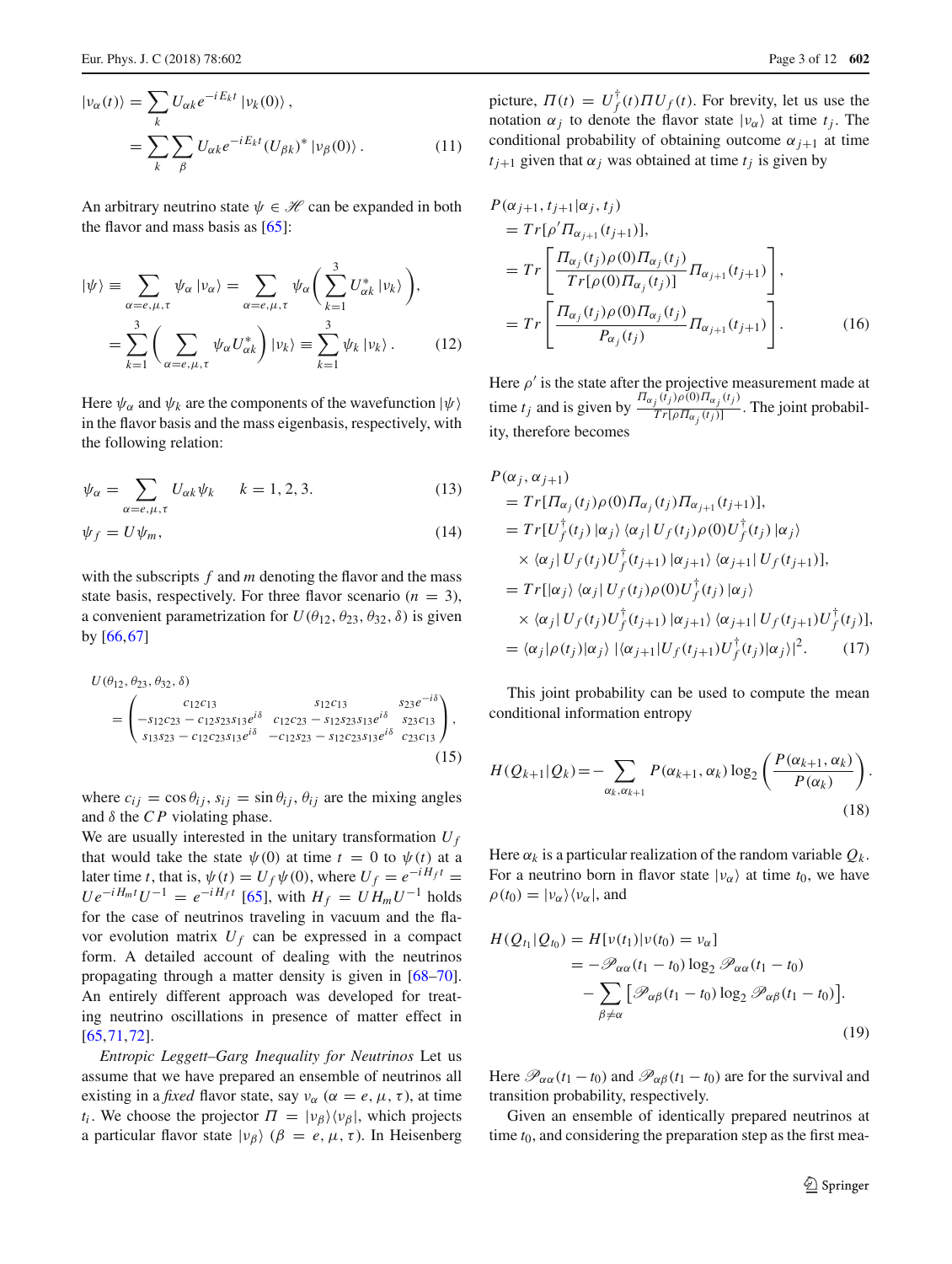surement, we can perform a series of measurements, for (say)  $N = 3$ , such that on the first set of runs, the measurement is performed at time  $t_1$ ; only at  $t_1$  and  $t_2$  on the second set of runs and at  $t_2$  on the third run  $(t_2 > t_1 > t_0)$ . For measurements carried out at equal time intervals  $\Delta t = t_{i+1} - t_i$ ,  $i =$  $1, 2, \ldots, n$ , the survival and oscillation probabilities depend only on the time difference  $\Delta t$ . We define a dimensionless parameter  $\phi$ , which is related to  $\Delta t$  as  $\phi = (\Delta_{21}\Delta t)/(2\hbar E)$ , where  $\Delta_{21} = m_2^2 - m_1^2$  is the mass squared difference and E is the energy of the neutrino.

As an example, the mean conditional information, when the initial state at time  $t_0$  is chosen to be  $|v_e\rangle$ , as a function of  $\phi$  has the following form:

$$
H[v(t_1)|v(t_0) = v_e](\phi) = -\mathscr{P}_{ee}(\phi) \log_2 \mathscr{P}_{ee}(\phi)
$$

$$
- \left[ \mathscr{P}_{e\mu}(\phi) \log_2 \mathscr{P}_{e\mu}(\phi) \right. \\ \left. + \mathscr{P}_{e\tau}(\phi) \log_2 \mathscr{P}_{e\tau}(\phi) \right]. \tag{20}
$$

Similarly, one can find the expressions for  $H(Q_2|Q_1)$  and  $H(Q_2|Q_0)$ . It turns out that the actual form of  $H(Q_2|Q_1)$ involves probabilities which cannot be measured with the present day neutrino experimental facilities. One can overcome this difficulty by exploiting the stationarity principle [\[40](#page-10-37)[,43](#page-10-18)[,45](#page-10-20),[73](#page-11-4),[74\]](#page-11-5), which, apart from other conditions demands that if the neutrino is prepared in state *n* at time  $t = 0$ , then the conditional probabilities  $P(n, t + \tau | n, \tau)$ are invariant under time-translation, i.e.,  $P(n, t + \tau | n, \tau) =$  $P(n, t | n, 0)$ . The inequality so obtained could be called entropic Leggett–Garg type inequality, in consonance with its Leggett–Garg counterparts [\[43](#page-10-18)]. From now on, to avoid complexity of notation, we will address the entropic Leggett– Garg type inequality as ELGI.

With the notation  $H[v(t_i)]v(t_i) = v_e](\phi) = H(\phi)$ , the ELGI given by Eq. [\(8\)](#page-1-5), for the neutrino system, under the stationarity assumption discussed above, becomes

$$
\mathscr{D}^{[n]}(\phi) = (n-1)H(\phi) - H((n-1)\phi) \ge 0.
$$
 (21)

A violation of this inequality, i.e.,  $\mathscr{D}^{[n]}(\phi) < 0$ , would be a signature of the quantum behavior of the system. This information difference is measured in bits (log to base 2). We have studied this equation for two (Fig. [1\)](#page-3-1) and three (Fig. [2\)](#page-4-0) flavor scenarios of neutrino oscillations in vacuum. The effect of the number of measurements on the information deficit is depicted in Fig. [3.](#page-4-1) We also study the effect of matter density on the deficit parameter in the context of various neutrino experiments as shown in Fig. [4.](#page-5-0) Discussion of these results is made in Sect. [5.](#page-6-0)



<span id="page-3-1"></span>**Fig. 1** Information deficit  $\mathcal{D}^{[3]}(\phi)$  plotted against dimensionless parameter  $\phi\left(=\frac{\Delta_{21}L}{2\hbar cE}\right)$  for *two flavor* approximation in vacuum and three measurements made at  $t_0$ ,  $t_1$  and  $t_2$  ( $t_0 < t_1 < t_2$ ). The negative values of  $D^{[3]}(\phi)$  correspond to the violation of ELGI. The values of the mixing angle  $\theta_{12}$  and mass squared difference  $\Delta_{21}$  are chosen to be 33.48<sup>*o*</sup> and  $7.5 \times 10^{-5} eV^2$ , respectively. The result is independent of the initial state chosen, since the survival and oscillation probabilities have same form irrespective of the initial state. The maximum negative value (measure of the strength of violation) acquired by  $\mathscr{D}^{[3]}(\phi)$  is −0.1193

#### <span id="page-3-0"></span>**4 Time evolution of** *B* **and** *K* **meson systems**

In this section we spell out the time evolution of  $B(K)$  meson system in the lexicon of open quantum systems. The quantum system is in reality an open system interacting with its environment. This leads to *decoherence*, the process of loosing the quantum coherence. The study of such decoherence in elementary particles has been a topic of great interest [\[32](#page-10-38)[,75](#page-11-6)– [80](#page-11-7)].

We start by assuming that the Hilbert space is the direct sum  $H_{B^o} \oplus H_0$ , spanned by the orthonormal basis  $|B^o\rangle =$  $\left[1\ 0\ 0\right]^T$ ,  $\left|\bar{B}^o\right\rangle$  =  $\left[0\ 1\ 0\right]^T$  and  $\left|0\right\rangle$  =  $\left[0\ 0\ 1\right]^T$ , with  $\langle \underline{B}^{\circ} | \underline{B}^{\circ} \rangle = \langle \underline{B}^{\circ} | \underline{B}^{\circ} \rangle = \langle 0 | 0 \rangle = \mathbb{1}$  and  $\langle B^{\circ} | \underline{B}^{\circ} \rangle = \langle B^{\circ} | 0 \rangle =$  $\langle \bar{B}^o | 0 \rangle = 0$ . However, the flavor states are not the eigenstates of the time evolution but are related to the stationary states  ${B<sub>H</sub>, B<sub>L</sub>}$  by the following equations

<span id="page-3-3"></span><span id="page-3-2"></span>
$$
|B^o\rangle = \frac{1}{2p} \left( |B_L\rangle + |B_H\rangle \right); \quad |\bar{B}^o\rangle = \frac{1}{2q} \left( |B_L\rangle - |B_H\rangle \right).
$$
\n(22)

Due to normalization  $|p|^2 + |q|^2 = 1$  and  $\langle B_H | B_L \rangle = |p|^2 - 1$  $|q|^2$ . The existence of CP violation is implied by  $\left|\frac{p}{q}\right|$  $\frac{p}{q}$  $\mid \neq 1$ .

The evolution of the system is represented by the operatorsum representation [\[81](#page-11-8)]

$$
\rho(t) = \sum_{i=0}^{5} \mathcal{K}_i(t)\rho(0)\mathcal{K}_i^{\dagger}(t),
$$
\n(23)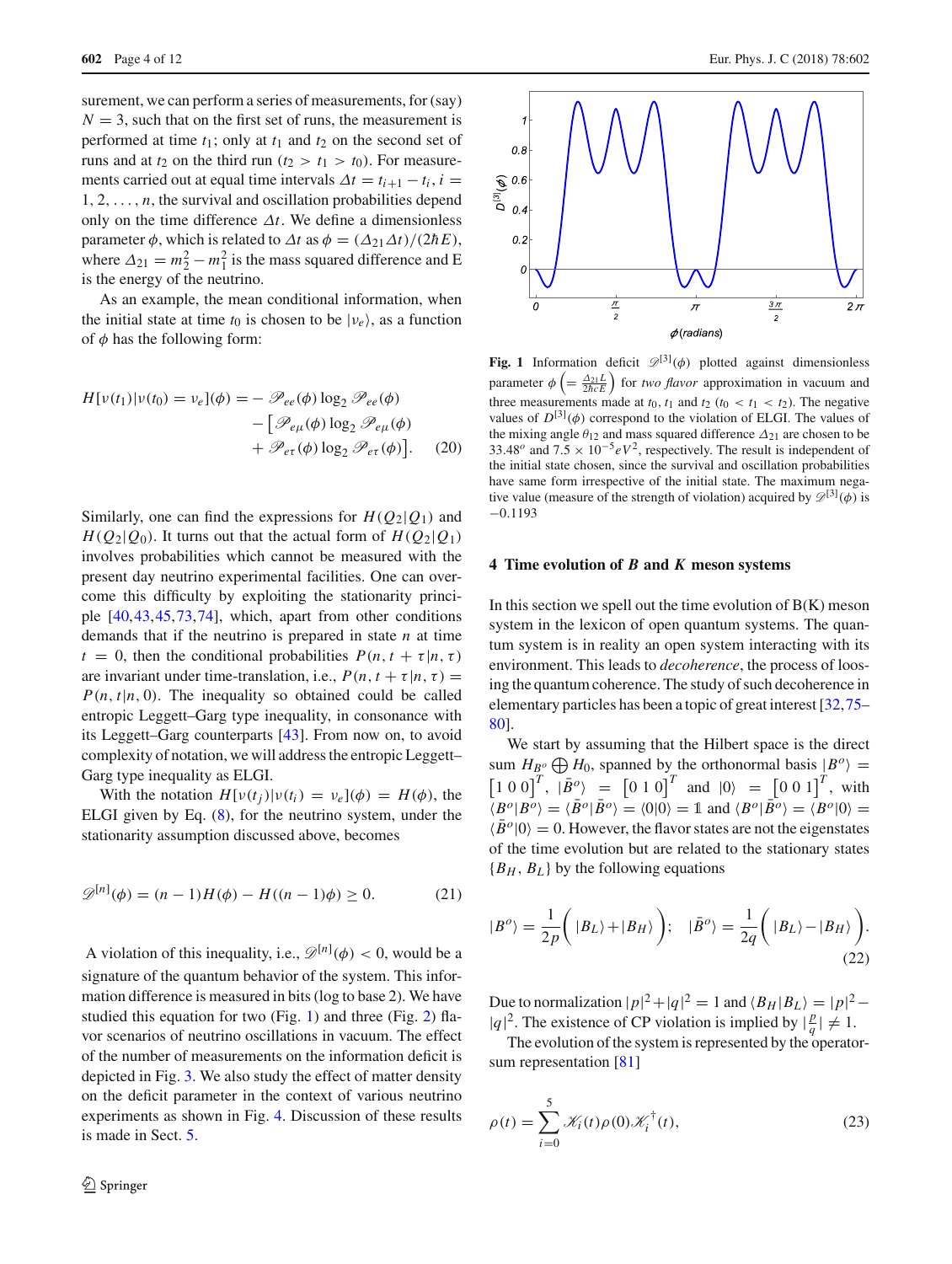

<span id="page-4-0"></span>**Fig. 2** Three flavor scenario in vacuum. Information deficit  $\mathscr{D}^{[3]}_{\nu_{\mathfrak{X}}}(\phi)(x) = e, \mu, \tau$  plotted against dimensionless parameter  $\phi$  (=  $\frac{\Delta_{21}L}{2\hbar cE}$ ). The various neutrino parameters used are as:  $\theta_{12}$  = 33.48°,  $\theta_{13} = 8.50^\circ$ ,  $\theta_{23} = 42.3^\circ$ ,  $\Delta_{21} = 7.5 \times 10^{-5} eV^2$ ,  $\Delta_{32} =$  $\Delta_{31}$  = 2.457 × 10<sup>-3</sup> eV<sup>2</sup>. The top (left), top (right) and bottom



figures correspond to the cases with initial state  $v_e$ ,  $v_\mu$  and  $v_\tau$ , respectively. The maximum negative value of the information difference is a measure of the strength of the entropic violation and in this case, turn out to be  $Min[\mathcal{D}_e^{[3]}(\phi)] \approx -0.2196$  at  $\phi \approx 5.7527$  *radians*,  $Min[\mathcal{D}_\mu^{[3]}(\phi)] \approx -0.2151$  at  $\phi \approx 5.7527$  *radians*,  $Min[\mathcal{D}_\tau^{[3]}(\phi)] \approx$ −0.2189 at φ ≈ 5.7527 *radians*



<span id="page-4-1"></span>**Fig. 3** Information difference  $\mathcal{D}^{[n]}(\phi)$  plotted against dimensionless parameter  $\phi$  for different values of *n*, the number of observations made on the system. The left and right panels correspond to the two and three flavor cases, in vacuum, respectively. It is clear that, as the number of measurements *n* increases, the information difference becomes more

and more negative. In other words, the maximum negative value of  $\mathscr{D}^{[n]}(\phi)$  increases with the increase in the number of measurements. The subscript  $v_e$  shows that the initial state for the three flavor case is chosen to be  $|v_e\rangle$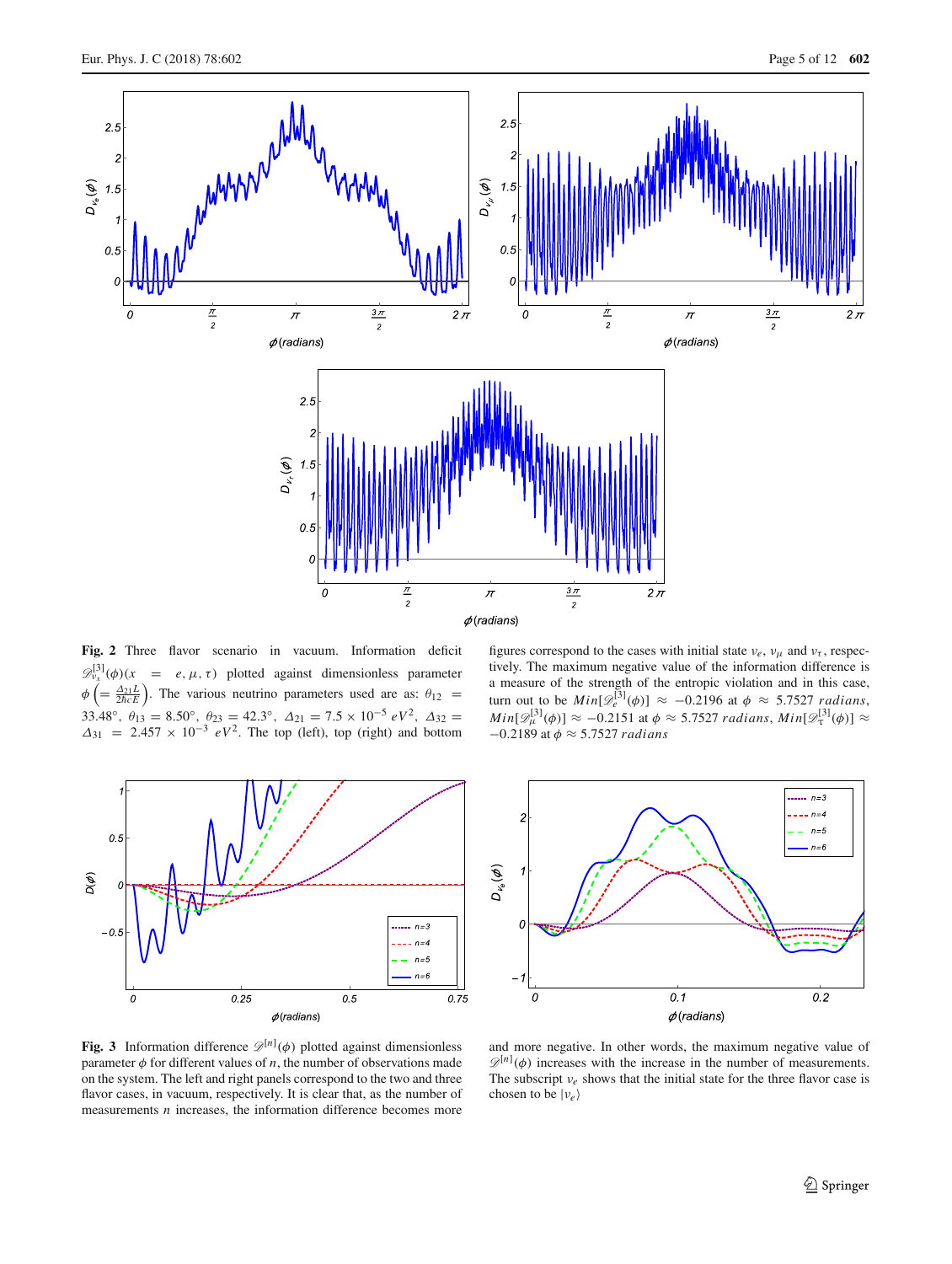

<span id="page-5-0"></span>**Fig. 4** Information deficit  $\mathcal{D}^{[3]}$  as a function of neutrino energy in three flavor scenario of neutrino oscillation. The top (left), top (right) and bottom plots correspond to NOνA, T2K and Daya-Bay experiments, respectively. Solid and dashed curves show the variation of  $\mathscr{D}^{[3]}$  in matter and vacuum, respectively. The baseline for NOνA experiments is 810 km and the energy of the neutrinos varies between 0.5 GeV to 10 GeV. For of T2K experiment, the neutrinos pass through a baseline of

<span id="page-5-1"></span>where  $\mathcal{K}_i(t)$  are the Kraus operators with the following form:

$$
\mathcal{K}_0 = |0\rangle \langle 0|,
$$
  
\n
$$
\mathcal{K}_1 = \mathcal{C}_{1+} (|B^0\rangle \langle B^0| + |\bar{B}^0\rangle \langle \bar{B}^0 o|)
$$
  
\n
$$
+ \mathcal{C}_{1-} \left( \frac{p}{q} |B^0\rangle \langle \bar{B}^0| + \frac{q}{p} |\bar{B}^0\rangle \langle B^0| \right),
$$
  
\n
$$
\mathcal{K}_2 = \mathcal{C}_2 \left( \frac{p+q}{2p} |0\rangle \langle B^0| + \frac{p+q}{2q} |0\rangle \langle \bar{B}^0| \right),
$$
  
\n
$$
\mathcal{K}_3 = \mathcal{C}_{3+} \frac{p+q}{2p} |0\rangle \langle B^0| + \mathcal{C}_{3-} \frac{p+q}{2q} |0\rangle \langle \bar{B}^0|,
$$
  
\n
$$
\mathcal{K}_4 = \mathcal{C}_4 (|B^0\rangle \langle B^0| + |\bar{B}^0\rangle \langle \bar{B}^0| + \frac{p}{q} |B^0\rangle \langle \bar{B}^o| + \frac{q}{p} |\bar{B}^0\rangle \langle B^0|),
$$
  
\n
$$
\mathcal{K}_5 = \mathcal{C}_5 (|B^0\rangle \langle B^0| + |\bar{B}^0\rangle \langle \bar{B}^0| - \frac{p}{q} |B^0\rangle \langle \bar{B}^0| - \frac{q}{p} |\bar{B}^0\rangle \langle B^0|).
$$
  
\n(24)

 $\mathscr{C}_{1\pm} = \frac{1}{2} \left[ e^{-(2im_L + \Gamma_L + \lambda)t/2} \pm e^{-(2im_H + \Gamma_H + \lambda)t/2} \right], \mathscr{C}_2 =$ <br> $\sqrt{\frac{Re[\frac{p-q}{p+q}]}{n+q}} \left( 1 - e^{-\Gamma_L t} - (|n|^2 - |q|^2)^2 \frac{|1 - e^{-(\Gamma + \lambda - i\Delta m)t}|^2}{n+q^2} \right)$  $\frac{Re[\frac{p-q}{p+q}]}{|p|^2-|q|^2} \left(1-e^{-\Gamma_L t}-(|p|^2-|q|^2)^2\frac{|1-e^{-(\Gamma+\lambda-i\Delta m)t}|^2}{1-e^{-\Gamma_H t}}\right)$  $1-e^{-\Gamma}H^{\dagger}$  $\mathscr{C}_{3\pm} =$  $Re\left[\frac{p-q}{p+q}\right]$  $\frac{C_{\lfloor p+q \rfloor}}{(|p|^2-|q|^2)(1-e^{-\Gamma_H t})} \Big[1-e^{-\Gamma_H t} \pm (1-e^{-(\Gamma+\lambda-i\Delta_m)t})$ 

initial state is the electron anti-neutrino  $\bar{\nu}_e$ 

The coefficients are given by

 $(|p|^2 - |q|^2)$ ,  $\mathcal{C}_4 = \frac{e^{-\Gamma_L t/2}}{2}$ 2  $(|p|^2 - |q|^2)$ ,  $\mathcal{C}_4 = \frac{e^{-\Gamma_L t/2}}{2} \sqrt{1 - e^{-\lambda t}}$  and  $\mathcal{C}_5 = \frac{e^{-\Gamma_H t/2}}{2} \sqrt{1 - e^{-\lambda t}}$  Here *n* and *a* are as defined in Eq. (22) 2  $\sqrt{1 - e^{-\lambda t}}$ . Here *p* and *q* are as defined in Eq. [\(22\)](#page-3-2).  $\Gamma_L(\Gamma_H)$  is the decay width of  $B_L^o(B_H^o)$ ,  $\Gamma = 0.5(\Gamma_L +$  $\Gamma_H$ ) is the average decay width.  $m_H(m_L)$  is the mass of *B*<sub>*H*</sub>(*B*<sub>*L*</sub>) and  $Δm = m<sub>H</sub> - m<sub>L</sub>$  is the mass difference. λ is the decoherence parameter which quantifies the strength of the interaction between the one particle system and its environment.

 $\bigg)$ 

295 km with the energy upto 2 GeV. While as in Daya-Bay experiment, neutrino energy is of the order of few MeVs. It is clear that the matter effect is prominent in long baseline and high energy experiments like NOνA than in the small baseline and low energy experiments (T2K and Daya-Bay). The initial flavor in both the accelerator experiments NOvA and T2K is  $v_{\mu}$ , while in the reactor Daya-Bay experiment, the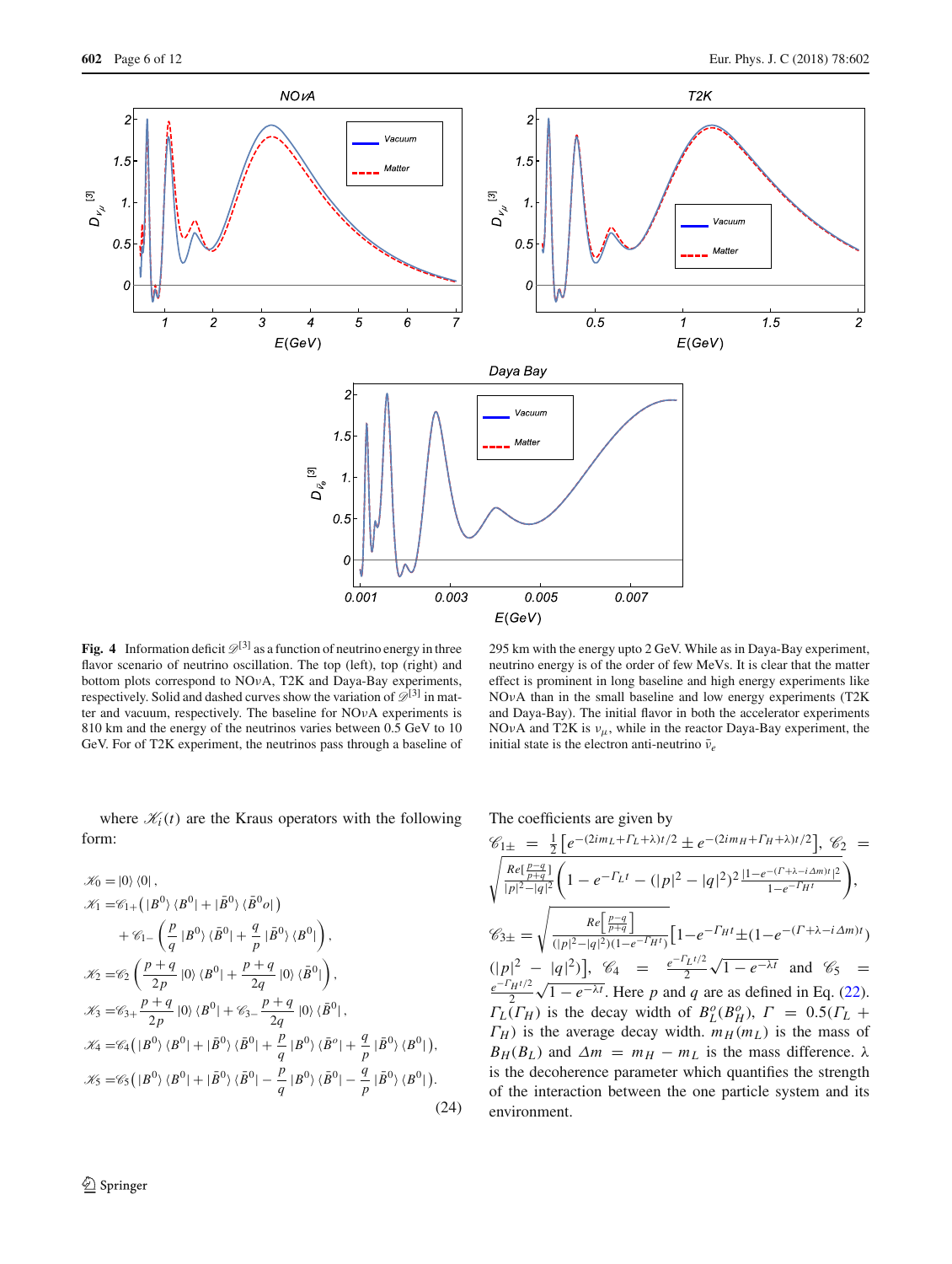If the meson starts at time  $t = 0$  in state  $|B^o\rangle$  or  $|\bar{B}^o\rangle$ , then at some later time  $t$ , the state is given by Eqs.  $(25)$  and  $(26)$ , respectively.

later time *t*1, then the mean conditional entropy, in terms of various probabilities is given by

<span id="page-6-1"></span>
$$
\rho_{B^0}(t) = \frac{1}{2} e^{-\Gamma t} \begin{pmatrix} \cosh\left(\frac{\Delta \Gamma}{2}\right) + e^{-\lambda t} \cos(\Delta mt) & \left(\frac{q}{p}\right)^* \left(-\sinh\left(\frac{\Delta \Gamma}{2}\right) - ie^{-\lambda t} \sin(\Delta mt) & 0 \right) \\ \left(\frac{q}{p}\right) \left(-\sinh\left(\frac{\Delta \Gamma}{2}\right) + ie^{-\lambda t} \sin(\Delta mt)\right) & \left|\frac{q}{p}\right|^2 \cosh\left(\frac{\Delta \Gamma}{2}\right) - e^{-\lambda t} \cos(\Delta mt) & 0 \right) \\ 0 & 0 & \rho_{33}(t) \end{pmatrix}, \tag{25}
$$
  

$$
\rho_{\bar{B}^0}(t) = \frac{1}{2} e^{-\Gamma t} \begin{pmatrix} \left|\frac{p}{q}\right|^2 \left(\cosh\left(\frac{\Delta \Gamma}{2}\right) - e^{-\lambda t} \cos(\Delta mt)\right) & \left(\frac{p}{q}\right) \left(-\sinh\left(\frac{\Delta \Gamma}{2}\right) + ie^{-\lambda t} \sin(\Delta mt)\right) & 0 \\ \left(\frac{p}{q}\right)^* \left(-\sinh\left(\frac{\Delta \Gamma}{2}\right) - ie^{-\lambda t} \sin(\Delta mt)\right) & \left(\frac{p}{q}\right) \left(-\sinh\left(\frac{\Delta \Gamma}{2}\right) + ie^{-\lambda t} \sin(\Delta mt)\right) & 0 \\ 0 & 0 & \tilde{\rho}_{33}(t) \end{pmatrix}, \tag{26}
$$

where  $\Delta \Gamma = \Gamma_H - \Gamma_L$ ,  $\rho_{33}(t)$  and  $\tilde{\rho}_{33}(t)$  are complicated functions. The same description holds for the case of *K* meson system with appropriate notational changes. The diagonal elements give survival and transition probabilities

$$
P_{B^o \to B^o}(t) = \frac{1}{2} e^{-\Gamma t} \left[ \cosh\left(\frac{\Delta \Gamma}{2}\right) + e^{-\lambda t} \cos(\Delta mt) \right],
$$
\n
$$
(27)
$$
\n
$$
P_{B^o \to \bar{B}^o}(t) = \frac{1}{2} e^{-\Gamma t} \left[ |\frac{q}{p}|^2 \cosh\left(\frac{\Delta \Gamma}{2}\right) - e^{-\lambda t} \cos(\Delta mt) \right].
$$
\n
$$
(28)
$$

Similarly, we can define probabilities like  $P_{\bar{R}^o \to R^o}(t)$ ,  $P_{\bar{B}^o \to \bar{B}^o}(t)$ ,  $P_{\bar{B}^o \to 0}(t)$ .

Based on the above discussion, we show in Fig. [5](#page-7-0) the probabilities for the case of K and B meson systems. The sub-figure, in case of *K* system, highlights a region between  $\Delta t = 0$  *to* 10 $\tau_K$ . It can be seen that the K meson system retains coherence for much longer time, consistent with the findings reported in [\[32\]](#page-10-38).

*Entropic Leggett–Garg inequality for B and K meson systems:*

In this case, the joint probability  $P(a_2, a_1)$  is constructed in terms of the Kraus operators defined in Eq. [\(24\)](#page-5-1) as

$$
P(a_2, a_1) = Tr \left\{ \Pi^{a_2} \sum_{i=0}^{5} \mathcal{K}_i(t_2 - t_1) \Pi^{a_1} \rho(t_1) \mathcal{K}_i^{\dagger}(t_2 - t_1) \right\},
$$
\n(29)

with  $\Pi^{a_i} = |M\rangle \langle M|_{t_i}$  is the projector corresponding to the measurement at time *t<sup>i</sup>* . In particular, if the meson is produced in flavor state  $|B^o\rangle$  at time  $t_0$  and a measurement is made at a

$$
H[A(t_1)|A(t_0) = B^o] = -P_{B^o \to B^o}(\Delta t) \log_2 P_{B^o \to B^o}(\Delta t)
$$

$$
-P_{B^o \to \bar{B}^o}(\Delta t) \log_2 P_{B^o \to \bar{B}^o}(\Delta t)
$$

$$
-P_{B^o \to 0}(\Delta t) \log_2 P_{B^o \to 0}(\Delta t).
$$
(30)

Here we have used  $\Delta t = t_1 - t_0$ . Similarly we can calculate  $H[A(t_2)|A(t_1)]$  and  $H[A(t_2)|A(t_0)]$  and construct the simplest ELGI by invoking the stationarity assumption discussed in Sect. [\(3\)](#page-1-1), such that the *n*-measurement inequality reads

<span id="page-6-2"></span>
$$
\mathcal{D}^{[n]}(\Delta t) = (n-1)H(\Delta t) - H((n-1)\Delta t) \ge 0.
$$
 (31)

Hence, a violation of ELGI would imply negative values of  $\mathscr{D}^{[n]}(\Delta t)$ . We now discuss the various results obtained by studying the ELGI for neutrino and meson systems.

### <span id="page-6-0"></span>**5 Results and discussion**

Figure [1](#page-3-1) shows the variation of the information deficit  $\mathscr{D}^{[3]}(\phi)$  in two flavor approximation for  $n = 3$ , the number of measurements made on the system. Since the survival and oscillation probabilities, in two flavor approximation of neutrino oscillation, are independent of the initial state, so is the information difference  $\mathscr{D}^{[3]}(\phi)$ . The maximum negative value of  $\mathscr{D}^{[3]}(\phi)$  is  $-0.1193$ . Figure [2](#page-4-0) depicts the same for three flavor case with different initial states. A clear violation of the ELGI is seen in all the cases. We find that the maximum negative value of  $\mathscr{D}^{[3]}(\phi)$  (measure of the strength of entropic violation) is same upto second decimal place, Min[ $\mathscr{D}^{[3]}(\phi)$ ] ≈ -0.21 occuring at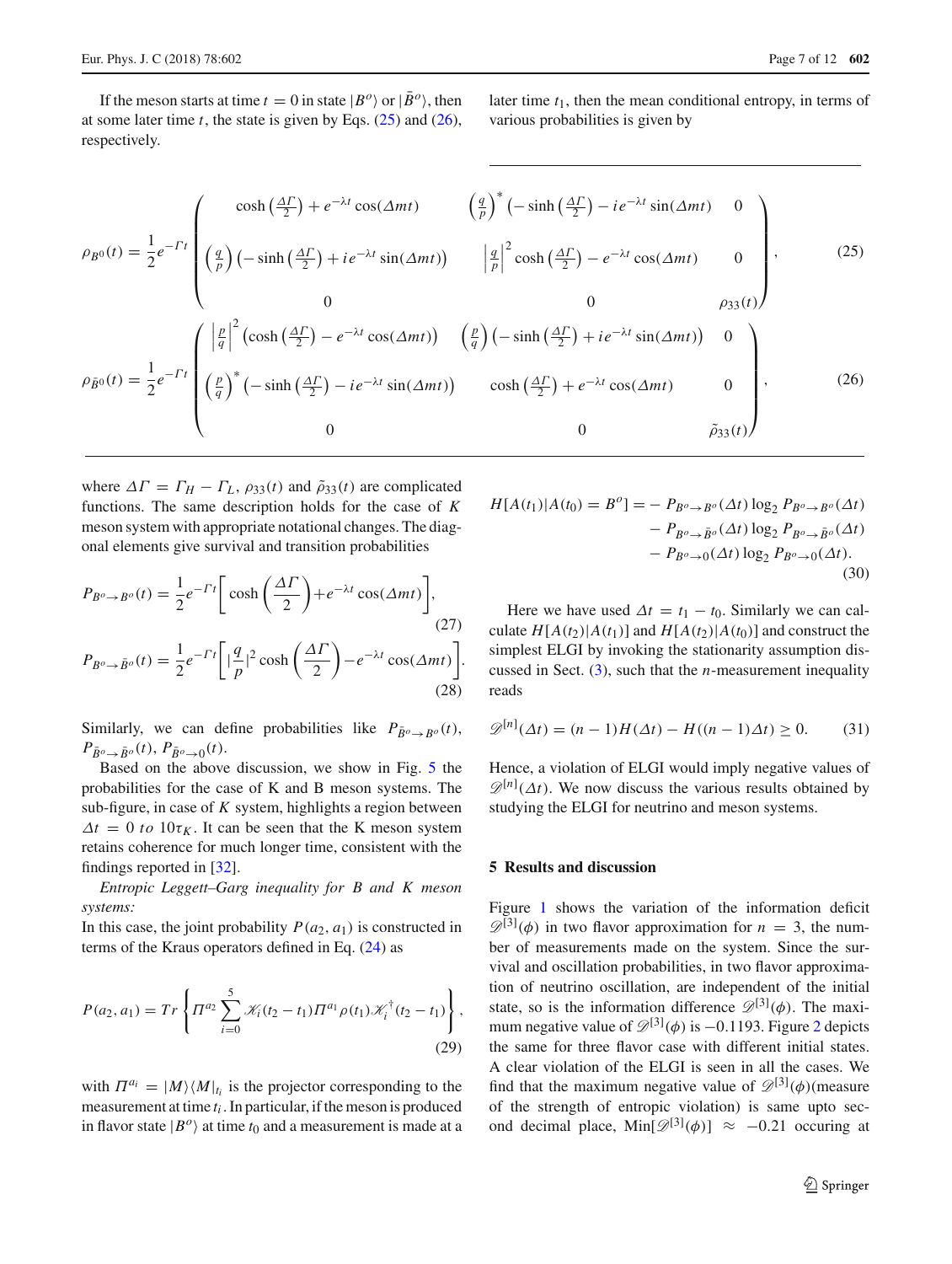

<span id="page-7-0"></span>**Fig. 5** Probabilities: The top (left), top (right) and bottom figures depict the probabilities plotted *w.r.t* the dimensionless quantity Δ*t*/τ for the *K*,  $B_d$  and  $B_s$  mesons, respectively. Here  $\Delta t$  is the time between successive measurements and  $\tau$  is the mean life time of respective mesons. For the *K* system, the mean life time is  $\tau_K = 1.7889 \times 10^{-10} s$ . Also,  $\Gamma = 5.59 \times 10^9 \text{ s}^{-1}$ ,  $\Delta \Gamma = 1.1174 \times 10^{10} \text{ s}^{-1}$ ,  $\lambda = 2.0 \times 10^8 \text{ s}^{-1}$  and  $\Delta m = 5.302 \times 10^9 \text{ s}^{-1}$  [\[82](#page-11-9)]. Here we used  $Re(\epsilon) = 1.596 \times 10^{-3}$  and

 $\phi \approx 5.75$  *radians*. Thus, the strength of violation in three flavor case in approximately twice as that of the two flavor scenaio, i.e.,  $\text{Min}[\mathcal{D}^{[3]}(\phi)](3 - \text{flavor}) \approx 1.75$  and  $\text{Min}[\mathcal{D}^{[3]}(\phi)(2-flavor)]$ . The maximum negative value for  $\mathscr{D}^{[3]}(\phi)$  increases as we increase *n*-the number of measerements, as shown in Fig. [3.](#page-4-1) A similar trend was observed in [\[59](#page-10-27)] for a quantum spin-*s* system.

So far we discussed an ideal scenario of neutrinos propagating in vacuum and also talked about the *n* time measurements. From the experimental point of view, the neutrinos do interact with matter, although the interaction is quite feeble. Also the possibility of putting up multiple detectors and making arbitrary number of measurements is difficult, given the present experimental facilities. Therefore, it is interesting to study the ELGtI in the context of some ongoing experiments. We will now discuss the violation of ELGtI by taking inputs parameters (viz., energy of neutrino, baseline and matter density) from the experiments like NOvA, T2K and Daya-Bay.

 $|\epsilon| = 2.228 \times 10^{-3}$  [\[83](#page-11-10)]. For the *B<sub>d</sub>* system,  $\tau_{B_d} = 1.518 \times 10^{-12} s$ ,  $\Gamma = 6.58 \times 10^{11} \text{ s}^{-1}$ ,  $\Delta \Gamma = 0$ ,  $\lambda = 0.012 \times 10^{12} \text{ s}^{-1}$  [\[80](#page-11-7)] and  $\Delta m = 0.5064 \times 10^{12} \text{ s}^{-1}$  [\[84](#page-11-11)]. The *CP* violating parameter used here is  $|\frac{q}{p}| = 1.010$  [\[84](#page-11-11)]. Finally, for the *B<sub>s</sub>* meson,  $\tau_{B_s} = 1.509 \times 10^{-12} s$ ,  $\Gamma = 0.6645 \times 10^{12} \text{ s}^{-1}$ ,  $\Delta \Gamma = 0.086 \times 10^{12} \text{ s}^{-1}$ ,  $\lambda = 0.012 \times 10^{12} \text{ s}^{-1}$ and  $\Delta m = 17.757 \times 10^{12} \text{ s}^{-1}$  [\[84](#page-11-11)]. The value of the *CP* violating parameter here is  $\left|\frac{q}{p}\right| = 1.003$  [\[84\]](#page-11-11)

For the case when neutrinos pass through a constant matter density, one can obtain analytic form of the time evolution operator both in the flavor and mass basis [\[65](#page-10-34)[,71](#page-11-2)[,72](#page-11-3)]. In flavor basis, the time evolution operator  $\mathcal{U}_f$  takes a state  $\psi(t_1)$  at time  $t_1$  to  $\psi(t_2)$  at some late time  $t_2$  such that  $\psi(t_2) = \mathcal{U}_f(t_2 - t_1)\psi(t_1)$ . In the ultra-relativistic limit  $t \approx L$ , where L is the distance traveled by the neutrino. Apart from *L*, the time evolution operator depends on the energy of the neutrino  $E_n$ , the  $CP$  violating phase δ, the matter density parameter  $A = \pm \sqrt{2} G_F N_e$  ( $G_F$  is the Fermi coupling constant,  $N_e$  is the electron density of the medium), the mixing angles ( $\theta_{13}$ ,  $\theta_{23}$ ,  $\theta_{13}$ ) and the mass square differences ( $\Delta_{21}$ ,  $\Delta_{31}$ ,  $\Delta_{32}$ ). Fig. [4](#page-5-0) shows the variation of the deficit parameter  $\mathscr{D}^{[3]}$  with the energy of the neutrinos for accelerator experiments like NOνA and T2K and the reactor Daya-Bay experiment in vacuum (red dashed) and matter (solid blue). It can be seen that the matter effect is more prominent in the long baseline and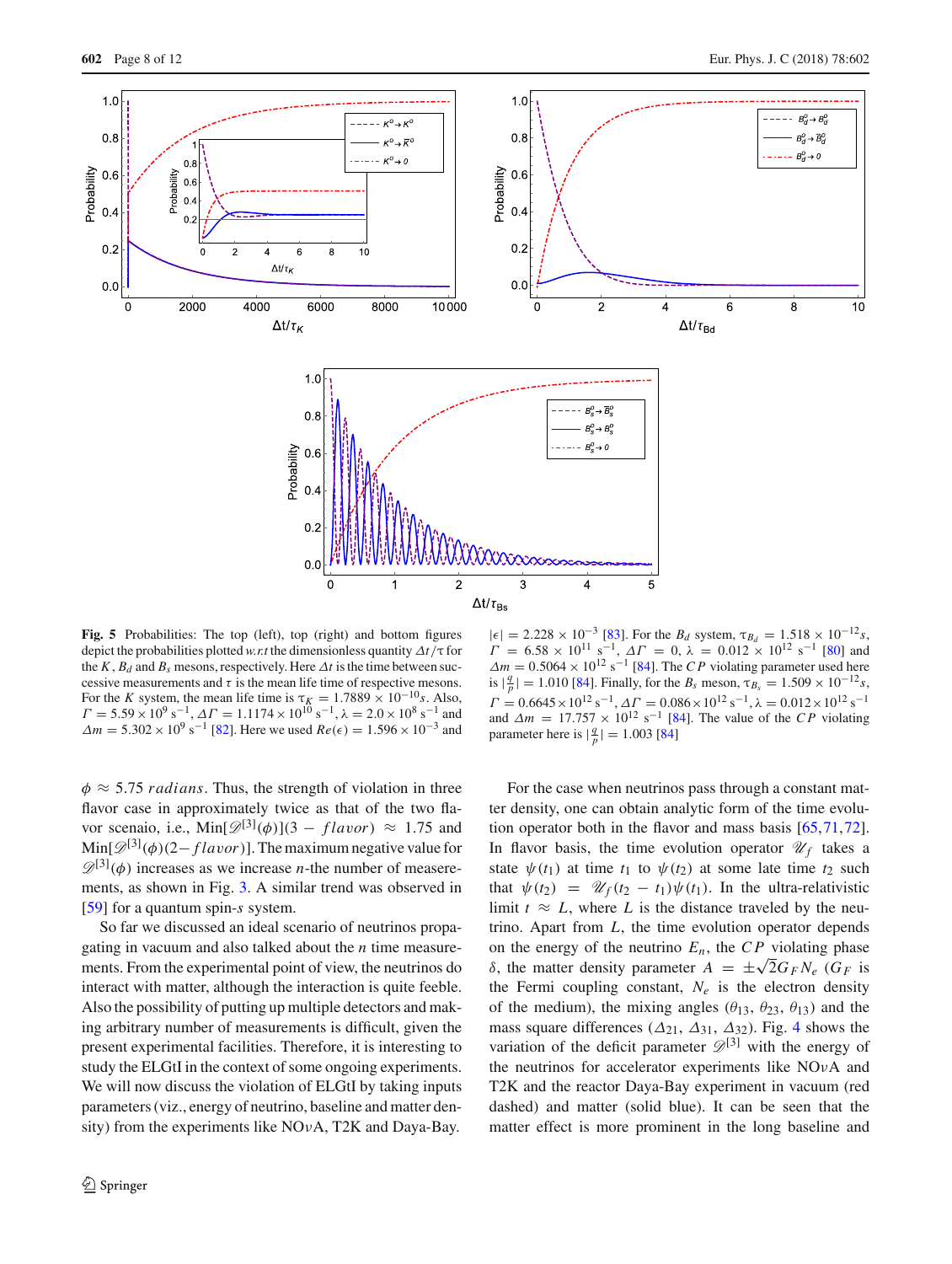

<span id="page-8-0"></span>**Fig. 6** Information deficit parameter  $\mathcal{D}^{\{n\}}$  plotted against the dimensionless quantity  $\Delta t/\tau$ , for different number of measurements *n*. The various parameters used are the same as used in Fig. [5](#page-7-0)

high energy experiment NOνA than the relatively short baseline and low energy experiments like T2K and Daya-Bay.

Figure [5](#page-7-0) depicts the survival and transition probabilities for the decohering neutral  $K$ ,  $B_d$  and  $B_s$  meson systems. The mean-lifetime of the neutral *K* meson system is much longer than its *B* meson counterpart. The information deficit is plotted in Fig. [6](#page-8-0) for  $K$ ,  $B_d$  and  $B_s$  systems. It is clear that the ELGI for three time measurement is violated in all the three cases. The extent of violation increases with the increase in the number of measurements *n*. Also, the time for which  $\mathscr{D}^{[3]}$  remains negative (before it touches the classical limit 0), also increases with the increase in number of measurements. Analogous features were seen in [\[59](#page-10-27)] in the context of a spin*s* system. The violation sustains for a much longer time in *K* meson system than in  $B_d$  and  $B_s$  systems, bringing out the point that the *K* meson system sustains its quantum behavior for a much longer time as compared to *B* meson system, consistent with earlier works. The oscillatory behavior of  $\mathscr{D}^{[3]}$ , in the  $B_s$  system, is because of the fact that the mass difference  $\Delta m$  for  $B_s$  system is nearly 35 times the value for the *B<sup>d</sup>* system and plays the role of frequency, in the form of terms like cos  $\Delta mt(\sin \Delta mt)$ , in the state matrix and hence in the probabilities.

Decoherence is the process of loosing quantum coherence. In other words, the system comes close to the classical domain. It can be seen from Fig. [7](#page-9-1) that the effect of decoherence is to bring the deficit parameter  $\mathscr{D}^{[3]}$  closer to the classical value zero, as expected.

The ELGI for neutrino and meson systems given by Eqs.  $(21)$  and  $(31)$ , respectively, are in terms of measurable quantities, i.e., the *survival* and *transition* probabilities. Several neutrino experiments like NOνA, T2K, Daya-Bay, use a neutrino source producing neutrinos in a particular state  $v_{\mu}$  and the detector is sensitive to detect a particular flavor state ν*e*. Therefore, by using the experimentally observed probabilities at various energies, one can compute the information deficit parameter, thereby verifying the ELGI. For meson system, the state of a neutral meson is determined using the method of *tagging*. This allows one to determine the survival and transition probability of the neutral meson by identifying the charge of the lepton in its semileptonic decay. A knowledge of these probabilities would allow one to compute the deficit parameter and hence verify the ELGI.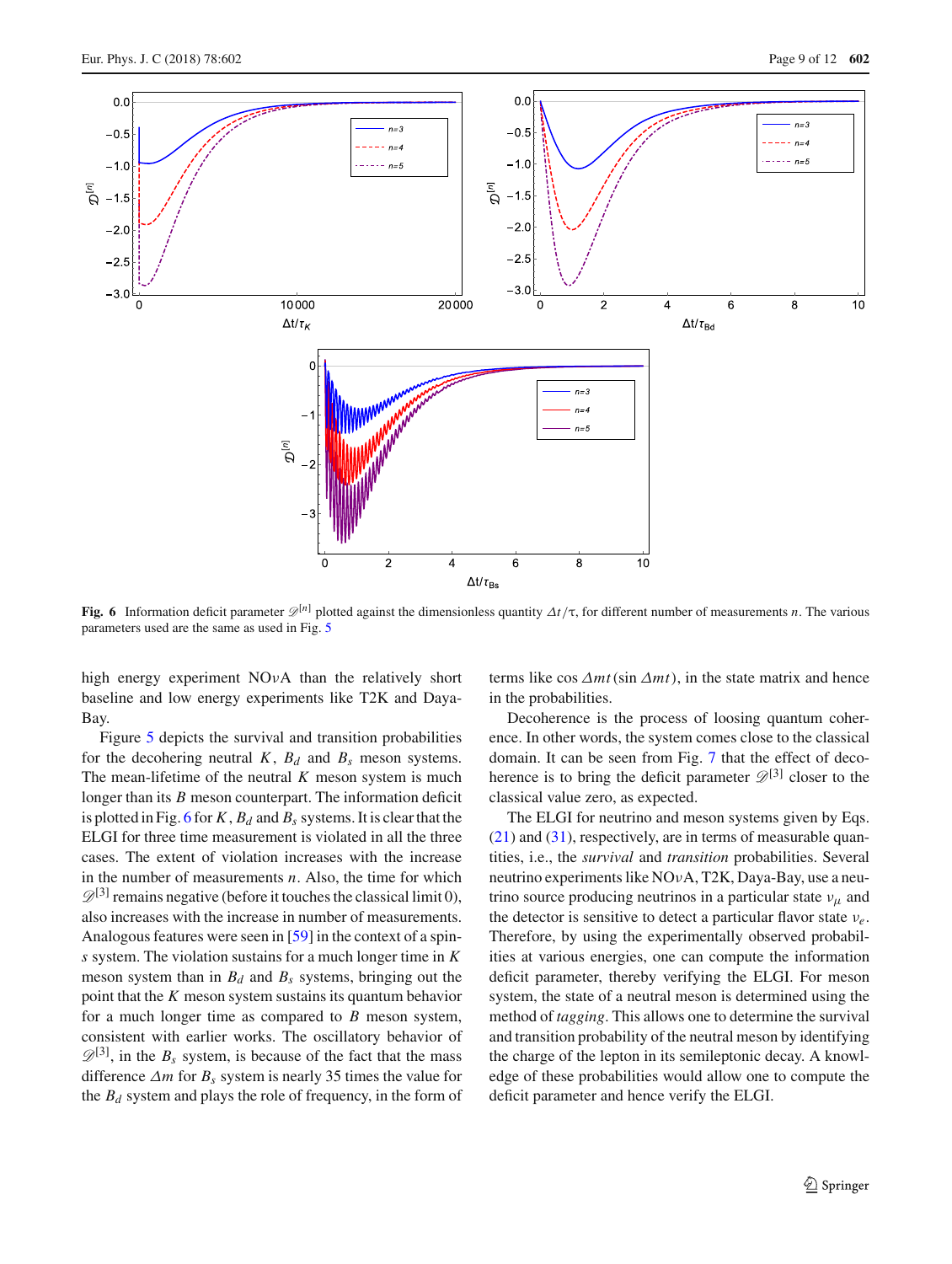

<span id="page-9-1"></span>**Fig. 7** Information deficit parameter  $\mathcal{D}^{[3]}$  with and without decoherence. It can be seen that the non-zero value of the decoherence parameter  $\lambda$ brings  $\mathscr{D}^{[3]}$  closer to its classical limit, zero



<span id="page-9-2"></span>**Fig. 8** Showing the the variation of the information dificit with the dimensionless parameter  $\phi\left(=\frac{\Delta_{21}L}{2\hbar cE}\right)$ , for  $n \approx 10^{10}$  in two (left) and three (right) flavor scenario of neutrino oscillations in vaccum. In three

flavor case, the initial state is  $v_e$ . It is clear, that in the regime of large '*n*' and small ' $\phi$ ', the value of the information deficit,  $\mathscr{D}^{[n]}(\phi)$  is always negative

# <span id="page-9-0"></span>**6 Conclusion**

In conclusion, we have studied the entropic Leggett–Garg inequality for neutrinos in the context of neutrino oscillation and for B and K meson systems by using the formalism of open quantum systems. For the neutrino system, ELGI

violation in both two and three flavor neutrino scenarios is studied. The strength of entropic violation (quantified by the information deficit  $\mathcal{D}^{[n]}$ ) in three flavor case is roughly twice that in two flavor case. In two flavor case, the probabilities are independent of the initial state, so is the deficit parameter. In the three flavor case, the probabilities are initial state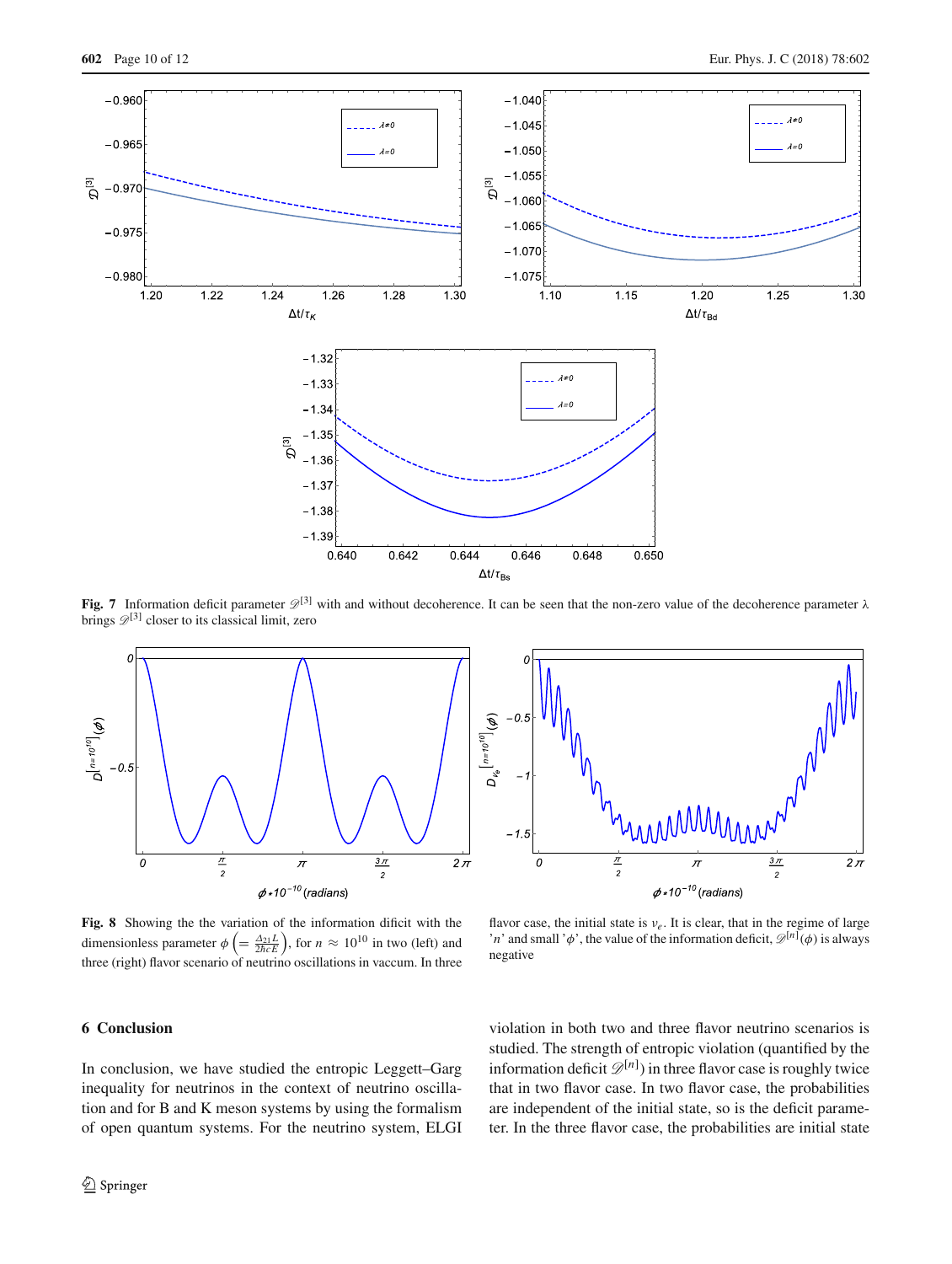dependent, while the maximum negative value of  $\mathscr{D}^{[n]}$  (measure of the extent of violation), shows variation with initial state dependence, only beyond the second decimal place. The extent of violation (characterized by the negative value of  $\mathscr{D}^{[n]}$ ) increases with the increase in *n*-the number of observations/measurements made on the system. In the limit of  $n \to \infty$  and  $\phi \to 0$ , as shown in Fig. [8,](#page-9-2) the value of information deficit  $\mathscr{D}^{[n]}(\phi)$  is always negative, implying that ELGI is always violated in this limit.

For the meson systems, decoherence and CP violating effects are taken into account. We found that the ELGI is violated in  $K$ ,  $B_d$  and  $B_s$  systems, such that the violation persists for a much longer time in K meson system as compared to the  $B_d$  and  $B_s$  systems. Enhancement in the violation with the increase in the number of measurements is found and is consistent with earlier works. The effect of decoherence is found to take the deficit parameter closer to its classical value zero.

**Open Access** This article is distributed under the terms of the Creative Commons Attribution 4.0 International License [\(http://creativecomm](http://creativecommons.org/licenses/by/4.0/) [ons.org/licenses/by/4.0/\)](http://creativecommons.org/licenses/by/4.0/), which permits unrestricted use, distribution, and reproduction in any medium, provided you give appropriate credit to the original author(s) and the source, provide a link to the Creative Commons license, and indicate if changes were made. Funded by SCOAP<sup>3</sup>.

#### **References**

- <span id="page-10-0"></span>1. W. Heisenberg, Z. Phys. **43**, 172 (1927)
- <span id="page-10-1"></span>2. J.S. Bell, Physics (Long Island City, N.Y.), **1**, 195 (1964)
- <span id="page-10-2"></span>3. J.F. Clauser, M.A. Horne, A. Shimony, R.A. Holt, Phys. Rev. Lett. **23**, 880 (1969)
- <span id="page-10-3"></span>4. N.D. Mermin, Rev. Mod. Phys. **65**, 803 (1993)
- <span id="page-10-4"></span>5. A. Aspect, P. Grangier, G. Roger, Phys. Rev. Lett. **49**, 91 (1982)
- <span id="page-10-5"></span>6. W. Tittel, J. Brendel, B. Gisin, T. Herzog, H. Zbinden, N. Gisin, Phys. Rev. A **57**, 3229 (1998)
- 7. W. Tittel, J. Brendel, H. Zbinden, N. Gisin, Phys. Rev. Lett. **81**, 3563 (1998)
- <span id="page-10-12"></span>8. G. Weihs, T. Jennewein, C. Simon, H. Weinfurter, A. Zeilinger, Phys. Rev. Lett. **81**, 5039 (1998)
- 9. J.W. Pan, D. Bouwmeester, M. Daniell, H. Weinfurter, A. Zeilinger, Nature **403**, 515 (2000)
- 10. M.A. Rowe et al., Nature **409**, 791 (2001)
- 11. D. Salart, A. Baas, J.A.W. van Houwelingen, N. Gisin, H. Zbinden, Phys. Rev. Lett. **100**, 220404 (2008)
- 12. J. Kofler, S. Ramelow, M. Giustina, A. Zeilinger. [arXiv:1307.6475](http://arxiv.org/abs/1307.6475)
- 13. J. Handsteiner et al., Phys. Rev. Lett. **118**, 060401 (2017)
- <span id="page-10-6"></span>14. W. Rosenfeld et al., Phys. Rev. Lett. **119**, 010402 (2017)
- <span id="page-10-7"></span>15. R. Horodecki, P. Horodecki, M. Horodecki, K. Horodecki, Rev. Mod Phys. **81**, 865 (2009)
- <span id="page-10-8"></span>16. D. Cavalcanti, P. Skrzypczyk. [arXiv:1604.00501](http://arxiv.org/abs/1604.00501)
- <span id="page-10-9"></span>17. N. Brunner, D. Cavalcanti, S. Pironio, V. Scarani, S. Wehner, Rev. Mod. Phys. **86**, 419 (2014)
- <span id="page-10-10"></span>18. H. Ollivier, W.H. Zurek, Phys. Rev. Lett. **88**, 017901 (2001)
- 19. L. Henderson, V. Vedral, J. Phys. A **34**, 6899 (2001)
- <span id="page-10-11"></span>20. S. Adhikari, S. Banerjee, Phys. Rev. A **86**, 062313 (2012)
- <span id="page-10-13"></span>21. A. Aspect, P. Grangier, G. Roger, Phys. Rev. Lett. **47**, 460 (1981)
- 22. W. Tittel, J. Brendel, B. Gisin, T. Herzog, H. Zbinden, N. Gisin, Phys. Rev. A **57**, 3229 (1998)
- 23. W. Tittel, J. Brendel, H. Zbinden, N. Gisin, Phys. Rev. Lett. **81**, 3563 (1998)
- 24. S. Banerjee, V. Ravishankar, R. Srikanth, Ann. Phys. **325**, 816 (2010)
- 25. I. Chakrabarty, S. Banerjee, N. Siddharth, Quantum Inform. Comput. **11**, 0541 (2011)
- 26. B. Lanyon, P. Jurcevic, C. Hempel, M. Gessner, V. Vedral, R. Blatt, C.F. Roos, Phys. Rev. Lett. **111**, 100504 (2013)
- 27. A. R. Kessel, V. L. Ermakov (2000). [arXiv:quant-ph/0011002](http://arxiv.org/abs/quant-ph/0011002)
- 28. R. Laflamme, D.G. Cory, C. Negrevergne, L. Viola (2001). [arXiv:quant-ph/0110029](http://arxiv.org/abs/quant-ph/0110029)
- 29. M. Blasone, F. abio Dell'Anno, S. De Siena, F. Illuminati, Eur. Phys. Lett. **85**, 50002 (2009)
- 30. A.K. Alok, S. Banerjee, S. Uma Sankar, Nucl. Phys. B **909**, 65 (2016)
- 31. S. Banerjee, A.K. Alok, R. Srikanth, B.C. Hiesmayr, Eur. Phys. J. C **75**, 487 (2015)
- <span id="page-10-38"></span>32. S. Banerjee, A.K. Alok, R. MacKenzie, Eur. Phys. J. Plus **131**, 129 (2016)
- <span id="page-10-14"></span>33. K. Dixit, J. Naikoo, S. Banerjee, A.K. Alok. [arXiv:1807.01546](http://arxiv.org/abs/1807.01546)
- <span id="page-10-15"></span>34. A.J. Leggett, A. Garg, Phys. Rev. Lett. **54**, 857 (1985)
- <span id="page-10-16"></span>35. M. Barbieri, Phys. Rev. A **80**, 034102 (2009)
- 36. D. Avis, P. Hayden, M.M. Wilde, Phys. Rev. A **82**, 030102 (2010)
- 37. N. Lambert, C. Emary, Y.N. Chen, F. Nori, Phys. Rev. Lett. **105**, 176801 (2010)
- 38. N. Lambert, R. Johansson, F. Nori, Phys. Rev. B **84**, 245421 (2011)
- 39. A. Montina, Phys. Rev. Lett. **108**, 160501 (2012)
- <span id="page-10-37"></span>40. C. Emary, N. Lambert, F. Nori, Rep. Prog. Phys. **77**, 016001 (2013)
- <span id="page-10-28"></span>41. J. Kofler, C. Brukner, Phys. Rev. A **87**, 052115 (2013)
- <span id="page-10-17"></span>42. C. Emary, Phys. Rev. A **87**, 032106 (2013)
- <span id="page-10-18"></span>43. J. Naikoo, A.K. Alok, S. Banerjee, S. Uma Sankar, G. Guarnieri, and B. C. Hiesmayr. [arXiv:1710.05562](http://arxiv.org/abs/1710.05562)
- <span id="page-10-19"></span>44. Q. Fu, X. Chen, Eur. Phys. J. C **77**, 775 (2017)
- <span id="page-10-20"></span>45. J. Naikoo, A.K. Alok, S. Banerjee, Phys. Rev. D **97**, 053008 (2018)
- <span id="page-10-21"></span>46. A. Palacios-Laloy et al., Nat. Phys. **6**, 442 (2010)
- 47. J. Groen et al., Phys. Rev. Lett. **111**, 090506 (2013)
- 48. M. Goggin et al., Proc. Nat. Acad. Sci. **108**, 1256 (2011)
- 49. J.S. Xu, C.F. Li, X.B. Zou, G.C. Guo, Sci. Rep. **1**, 101 (2011)
- 50. J. Dressel, C. Broadbent, J. Howell, A.N. Jordan, Phys. Rev. Lett. **106**, 040402 (2011)
- 51. Y. Suzuki, M. Iinuma, H.F. Hofmann, New J. Phys. **14**, 103022 (2012)
- 52. V. Athalye, S.S. Roy, T.S. Mahesh, Phys. Rev. Lett. **107**, 130402 (2011)
- 53. A. Souza, I. Oliveira, R. Sarthour, New J. Phys. **13**, 053023 (2011)
- <span id="page-10-22"></span>54. H. Katiyar, A. Shukla, K.R.K. Rao, T.S. Mahesh, Phys. Rev. A **87**, 052102 (2013)
- <span id="page-10-23"></span>55. S.L. Braunstein, C.M. Caves, Phys. Rev. Lett. **61**, 662 (1988)
- <span id="page-10-24"></span>56. R. Chaves, T. Fritz, Phys. Rev. A **85**, 032113 (2012)
- <span id="page-10-25"></span>57. A.E. Rastegin, Commun. Theor. Phys. **62**, 320 (2014)
- <span id="page-10-26"></span>58. F. Morikoshi, Phys. Rev. A **73**, 052308 (2006)
- <span id="page-10-27"></span>59. A.R. Usha Devi, H.S. Karthik, A.K. Rajagopal, Phys. Rev. A **87**, 052103 (2013)
- <span id="page-10-29"></span>60. J. Kofler, C. Brukner, Phys. Rev. Lett. **101**, 090403 (2008)
- <span id="page-10-30"></span>61. A. Fine, Phys. Rev. Lett. **48**, 291 (1982)
- <span id="page-10-31"></span>62. T.M. Cover, J.A. Thomas, *Elements of information theory* (Wiley, New York, 2012)
- <span id="page-10-32"></span>63. S.M. Bilenky, C. Giunti, W. Grimus, Prog. Part. Nucl. Phys. **43**, 1 (1999)
- <span id="page-10-33"></span>64. M.C. Gonzalez-Garcia, M. Maltoni, Phys. Rep. **460**, 1 (2008)
- <span id="page-10-34"></span>65. T. Ohlsson, H. Snellman, J. Math. Phys. **41**, 2768 (2000)
- <span id="page-10-35"></span>66. L.L. Chau, W.Y. Keung, Phys. Rev. Lett. **53**, 1802 (1984)
- <span id="page-10-36"></span>67. C. Giunti, C.W. Kim, *Fundamentals of neutrino physics and astrophysics* (Oxford University Press, Oxford, 2007)